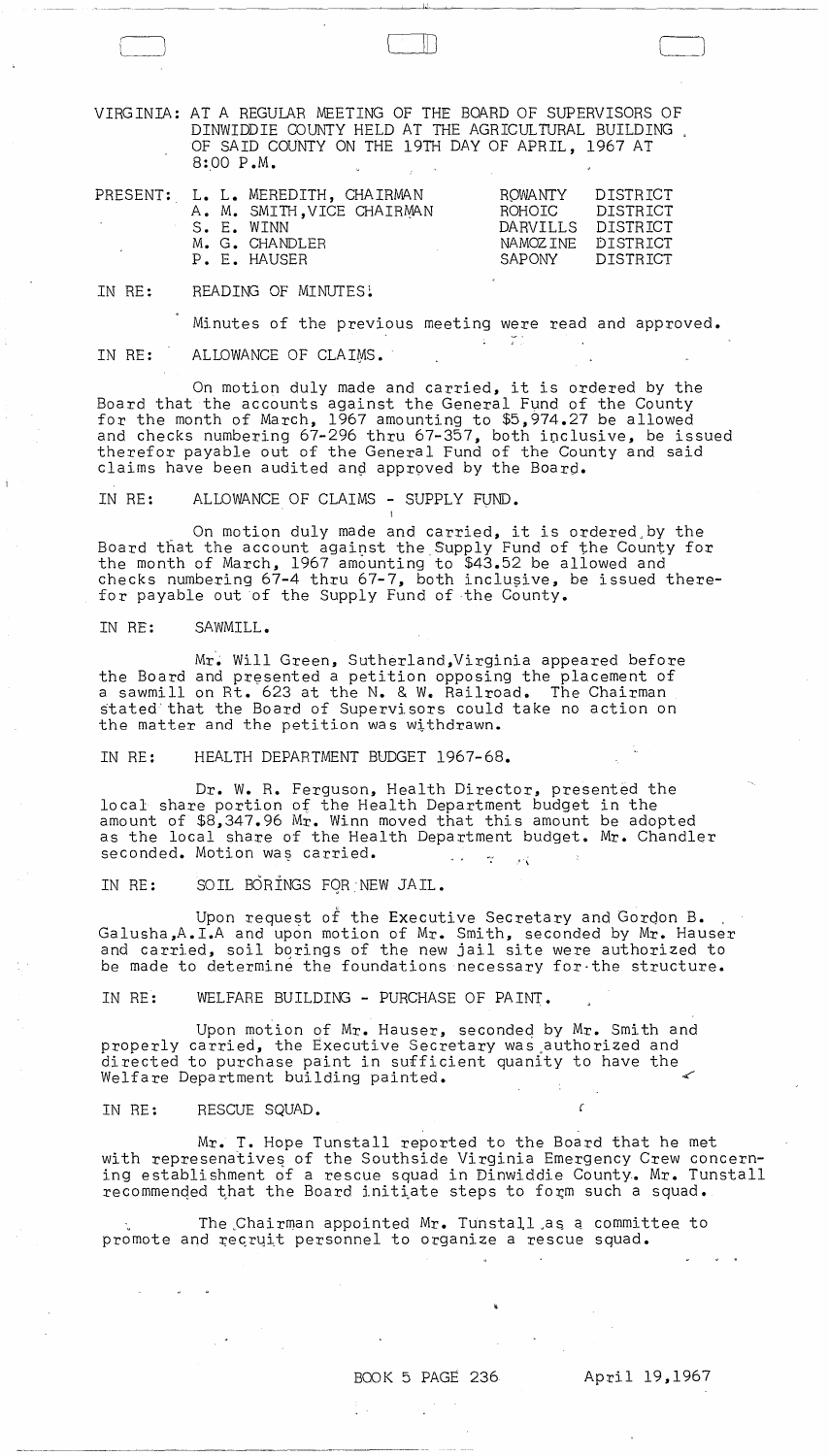## IN RE: SOIL CLASSIFICATION SURVEY.

Mr. Harold Mathews, Soil Scientist, Chesterfield County appeared before the Board and discussed the benefits and advantages of having a soil classification map made, at a cost of approximately<br>\$50,000.00.

After a lenghty discussion Mr. Smith moved that Dr. S.S. Obenshain, V.P.I., Agronomy Department Blacksburg,Virginja and, Mr. Charles J. Koch, State Soil Scientist U.S.D.A. Richmond, be invited to attend some future meeting to discuss and schedule such a survey. Mr. Chandler seconded. Motion carried.

IN RE: REZONING.

This being the date and time 'set to hold a public hearing to consider rezoning of two (2) parcels of land and after hearing the recommendation of the Planning Commission and all who wished to be heard the Board took the following action:

> Camelot Estates - Upon motion of Mr. Chandler seconded by Mr.' Smith, and properly carried, a sixty two acre tract of land known as Camelot Estates lying approximately one-half mile south of the N., & W. Beltline Railroad and fronting on Johnson Road is hereby rezoned from Agricultural A-2 to Residential R-2 as requested.

'Virginia W. Haddon Property - Upon motion of Mr.- Smith, seconded by Mr. Chandler and properly carried, approximately 2800 ft. fronting on Ramp B of the Interstate 85 & U.S. 460 interchange and extending back a depth of 300 ft. belonging to Mrs. Virginia W. Haddon is hereby rezoned from Agricultural A-2 to Business B-2.

## IN RE: JAIL REPORT.

There was read a letter from the Division of Corrections which stated that the state Board of Welfare & Institutions had which seated that the modes board of weirared incorporation had set a deadline of not fatel than 5<br>of a new jail in Dinwiddie County.

IN RE: APPOMATTOX RIVER WATER AUTHORITY - CHANGE IN METERING POINTS.

There was read a letter from the Appomattox River Water Authority requesting that the County of Dinwiddie approve a change in plans which would move the metering point for the City of Petersburg and Counties of Dinwiddie and Prince George,to the south side of the Appomattox River in Dinwiddie County.

Upon motion of Mr. Smith, seconded by Mr. Hauser, and carried, the County of Dinwiddie approves of this change.

IN RE: EXECUTIVE SECRETARYS' WORKSHOP.

Upon motion of Mr. Winn, seconded by Mr. Chandler and carried the Board authorized the Executive Secretary to attend a Workshop in Charlottesville April 24th qnd 25th.

IN RE: AIR CONDITIONING - SCHOOL BOARD OFFICE AND AGRICULTURAL BUILDING.

Upon motion of Mr. Hauser, seconded by Mr. Chandler, and carried, the Executive Secretary was directed to obtain cost estimates of air conditioning the School Board Offices and Agricultural Building.

IN RE: SALARIES - SHERIFF'S DEPARTMENT.

 $\label{eq:2.1} \begin{pmatrix} \frac{\partial}{\partial x} & \frac{\partial}{\partial y} & \frac{\partial}{\partial z} & \frac{\partial}{\partial z} \\ \frac{\partial}{\partial y} & \frac{\partial}{\partial z} & \frac{\partial}{\partial z} & \frac{\partial}{\partial z} & \frac{\partial}{\partial z} \\ \frac{\partial}{\partial z} & \frac{\partial}{\partial z} & \frac{\partial}{\partial z} & \frac{\partial}{\partial z} & \frac{\partial}{\partial z} \end{pmatrix} = \begin{pmatrix} \frac{\partial}{\partial x} & \frac{\partial}{\partial y} & \frac{\partial}{\partial z} \\ \frac{\partial}{\partial z} & \frac{\partial}{\partial z} & \frac{\$ 

It appearing to the Board that on September 21, 1966 the Board approved ,certain salary scales for the Sheriff's Department for the fiscal year 1967-68 and that the Compensation Board on April 14, 1967 failed to approve said scale.

Upon motion of  $Mr.$  Hauser, seconded by Mr. Smith and carried, the Executive Secretary was directed to make an appointment with the Compensation Board to discuss the salary scales.

 $\mathcal{L}_{\mathcal{A}}$  , and  $\mathcal{L}_{\mathcal{A}}$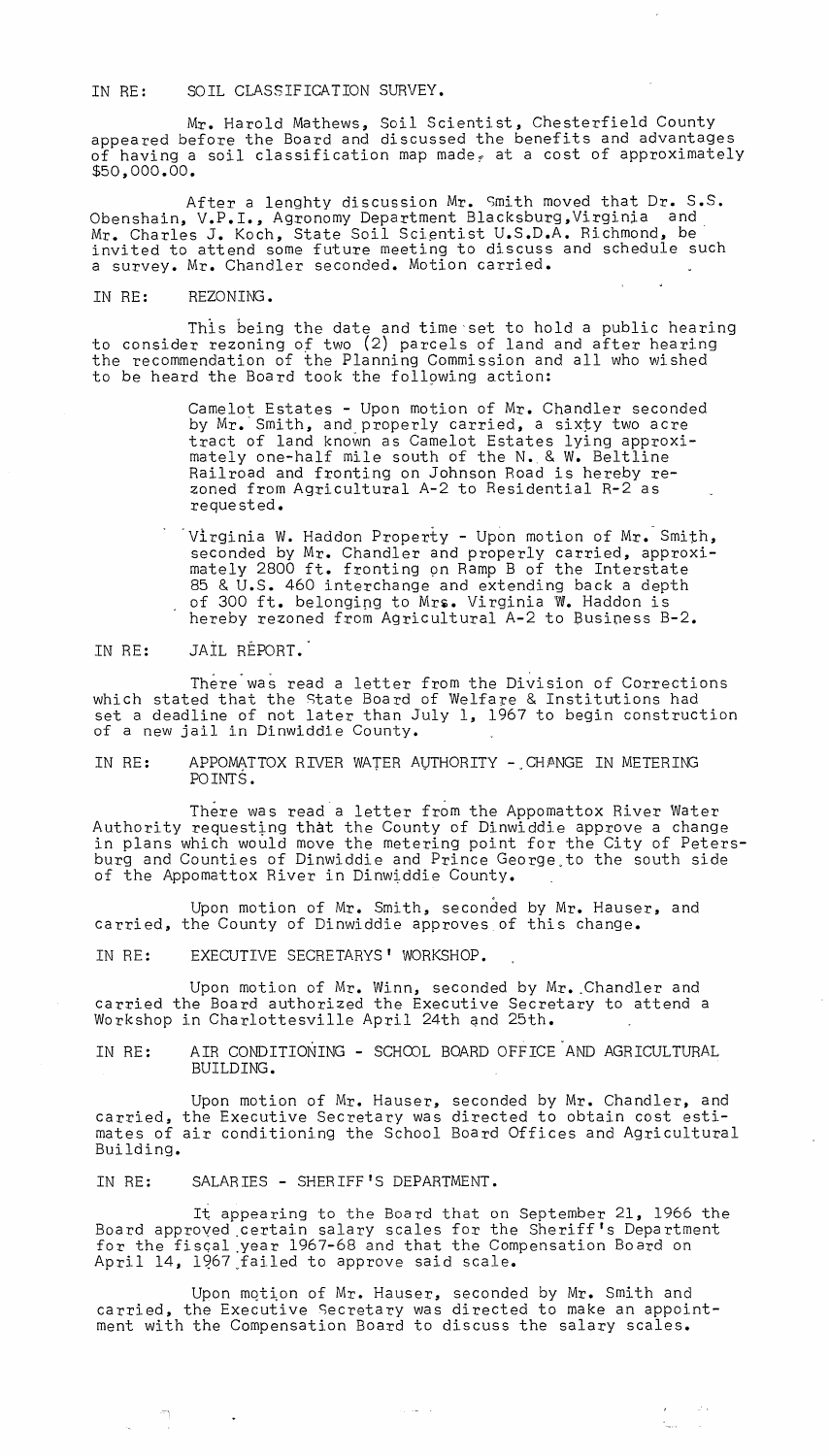IN RE: DOG WARDEN ORDINANCE.

'It was-brought to the attention of the Board that the present Dog Ordinance did not require that dog tags be purchased in Dinwiddie County for dogs in this county.

.--------.-~- ------------- ~.~I~~ \_\_\_\_ ----------------

The following ordinance concerning appointment of a dog warden and purchase of dog tags was read:

ORDINANCE RELATING TO APPOINTMENT OF DOG WARDEN ,ETC.

A. That certain ordinance relating to appointment of Dog Warden, etc., and all amendments thereto passed by the Board of Supervisors of Dinwiddie County,Virginia on the 2nd day of January, 1959 is and it is hereby repealed.

B. BE IT ORDAINED BY THE BOARD OF SUPERVISORS OF DINWIDDIE COUNTY:

1. The enforcement of the dog laws shall be vested in a dog warden and such deputy dog wardens as may be appointed. Deputy dog wardens shall have all the powers and duties of a dog warden, The dog warden and deputy dog wardens shall have all the powers and duties of a game warden in the enforcement of the dog laws.

2. Such officers shall be appointed by the Judge of the Circuit Court pursuant to Chapter 29-184.4 of the Code of Virginia of 1950, as amended, and such officers shall have exclusive jurisdiction as to the enforcement of the dog laws of said County. Such officers shall be paid such compensation as the Board of Supervisors may prescribe, and shall be under supervision of the Board of Supervisors or its Ag ent.

3. Before entering upon the discharge of his official duties, the dog warden, and each deputy dog warden, shall qualify, giving bond with some guaranty company, authorized to do business within this State, as surety, in the penalty of One Thousand Dollars (\$1000.00) payable to the Commonwealth of Virginia, with condition that he will faithfully perform all of the duties enjoined upon him by law.

4. It shall be unlawful for any person to own a dog six months old or over, and who keeps such dog in Dinwiddie County,Virginia for a period of time in excess of thirty (30) days, unless such dog is licensed, as required by this Ordinance. Dog licenses shall run by the calendar year, namely, from January first to December thirty-first, inclusive, and the license tax shall be payable at the office of the Treasurer of Dinwiddie County and shall be as follows:

Male - For a male dog, Two Dollars (\$2.00) Unsexed female - For an unsexed (successfully spayed) female dog - Two Dollars (\$2.00) Female - For a female dog - Two Dollars (\$2.00). Kennel - For twenty dogs - for a kennel of twenty dogs, Twenty dollars (\$20.00). Kennel - For fifty dogs - for a kennel of fifty dogs, Thirty dollars (\$30.00).

5. The funds collected for dog license taxes shall be paid into a special fund and may be disposed of as provided in Section 29-184.4 of the Code of Virginia of 1950, as amended.

6. Any person who shall make a false statement in order to secure a dog license, to which he is not entitled, shall be fined not less than five dollars nor more than one hundred dollars. Any person convicted of failure to pay the license tax prior to February first of any year, or as otherwise provided in this ordinance, on any dog owned by him, shall be fined not less than the amount of the license tax required by law to be paid on such dog, nor more than ten dollars, and be required to obtain proper license forthwith, and unless the fine and license tax is immediately paid, the trial court shall order the dog killed by the dog warden or some other officer, but the killing of such dog shall not relieve its owner of the payment of the fine and the license tax already due. Any person who presents a false claim or received any money on a false claim under the provisions of Section 29-202 of the Code of Virginia, 1950, shall be fined not exceeding one hundred dollars, or imprisoned in jail not

## BOOK 5 PAGE 237 April 19,1967